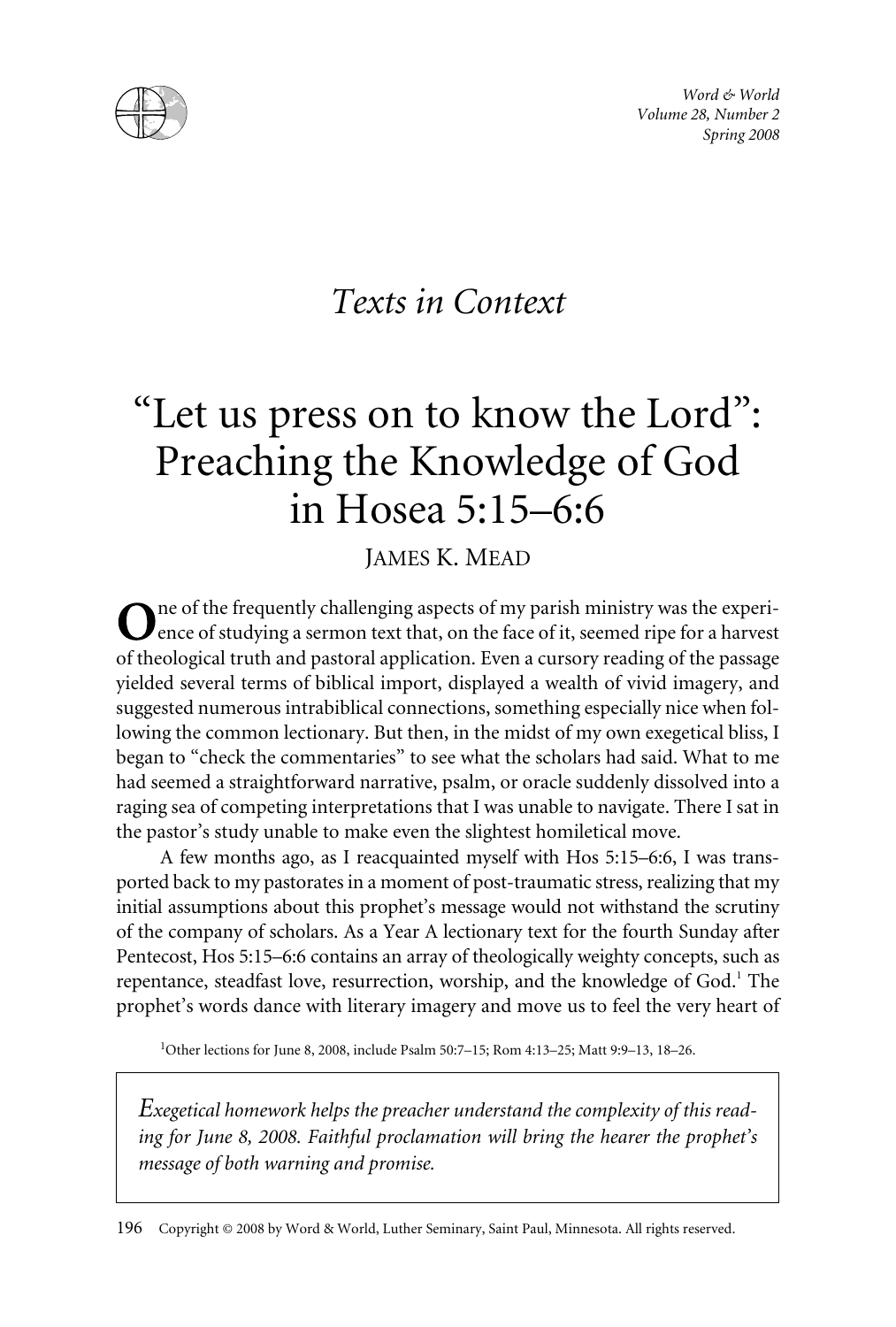God even as they challenge the sincerity of our worship and the authenticity of our knowledge of God. The homiletical potential of these ideas notwithstanding, the preacher must eventually admit that the scholars are onto something when they wrestle with the language of this part of Hosea's prophecy. The quintessential example of this scholarly uncertainty is the lack of coherence between the seemingly devout call to repentance in vv. 1–3 and the anguished divine judgment in vv. 4–6. To put the matter more directly, why is God still upset with the people even after they have called themselves to return to him and renew their knowledge of him? In what follows I propose that, in spite of the substantial critical and theological obscurities within Hos 5:15–6:6, this passage witnesses to God's compassion toward a people who cannot even repent properly without God's grace. The creative energy of its language and form provides a vehicle for carrying God's own call for the church today to live in the knowledge of God and serve God in the world with integrity and loyal love. We will circle in upon this diamond in the rough through its wider historical and literary contexts, ultimately finding a jewel that shines brightly within the matrix of the relationship between God and humankind.

#### **HOSEA 5:15–6:6 AS PROPHETIC ORACLE**

Although we cannot completely recover the original circumstances behind the elements that make up Hos 5:15–6:6, we are in much better shape with Hosea than with many other biblical prophets.<sup>2</sup> Hosea's ministry occurred during the final years of the northern kingdom's (i.e., Israel's) existence, particularly against the background of its social-economic life and the impending threat of the Assyrian empire in the 730s B.C.E. Within all of the pressures and fears associated with threats to national existence, Hosea indicted Israel for her manifold sinfulness: "There is no faithfulness or loyalty, and no knowledge of God in the land. Swearing, lying, and murder, and stealing and adultery break out" (4:1b–2). Much of the responsibility for this situation fell upon the leadership—priests, prophets, and kings—who had ignored their calling to lead the people into the knowledge of God (4:4–5; 5:1). Many scholars believe that the prophetic judgments of Hos 5–6 were a direct response to the invasion of Tiglath-Pilesar III in about 733 B.C.E., which brought an end to the Syro-Ephramite war (see 2 Kings  $15:29-31$ ).<sup>3</sup> Hosea thus portrays the Lord as the metaphorical lion of judgment who, through the actions of Assyrian military power, has brought devastation to Israel and can now return to his den (Hos 5:13–15).

Appreciating the volatility of the historical context should be coupled with sensitivity to the surrounding literary context. Hosea 5:15–6:6 is clearly part of a larger literary unit; the difficulty lies in determining its precise boundaries. There

<sup>&</sup>lt;sup>2</sup>See in this issue, Rolf Jacobson's essay, "What Every Christian Should Know about Amos and Hosea" (*Word & World* 28/2 [2008] 182–191).

<sup>3</sup> For the historical issues see Douglas Stuart, *Hosea-Jonah* (Waco, TX: Word, 1987) 101–102; Hans Walter Wolff, *Hosea: A Commentary on the Book of the Prophet Hosea*, trans. Gary Stansell, ed. Paul D. Hanson (Philadelphia: Fortress, 1974) 110–112.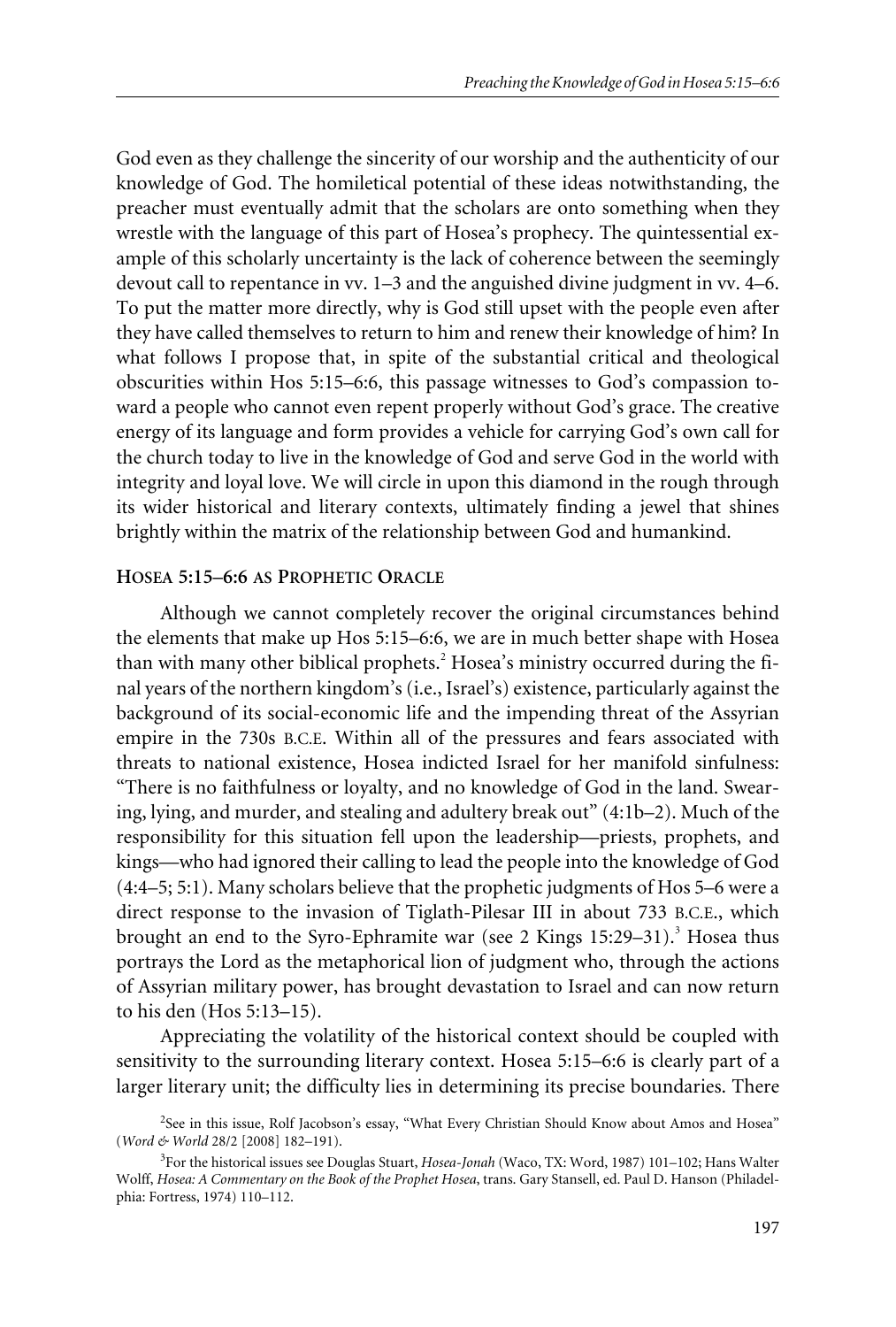seems to be a new beginning at 5:8, with the call to alertness in the face of judgment, and the section runs on into chapter 7, perhaps all the way to its conclusion.<sup>4</sup> This larger section reflects concerns of the whole book, highlighting the moral culpability of the priests, the widespread nature of the problem (note the geographical locations mentioned), and the irrevocable certainty of judgment that must come upon the nation. Within this distressing portrait stands the Lord who says, "I will return again to my place, until they acknowledge their guilt and seek my face" (5:15a). Hosea 6:1–3 then lifts up the voice of Israel, perhaps through its priests, and calls for the people "to return to the Lord" who has judged them. Its expectation that Israel can come to know the Lord and receive healing and restoration stands in stark contrast to much of the surrounding context.

With these historical and literary contexts in mind, we tighten the focus even more on Hos 5:15–6:6 as a distinct passage, one that is sufficiently complete to warrant being a full text for proclamation. While it is possible, of course, to begin earlier in chapter 5 for the start of the passage or go deeper into chapter 6 for its conclusion, there are also good reasons for working with the lection as it stands. Hosea 5:15 serves as a hinge between the lion imagery of 5:12–14 with its acts of "tearing" (v. 14) and the allusion to Israel as "torn" in 6:1. It thus allows the preacher to allude to the judgment speeches before the shift to a first-person dialogue between Israel ("us") in 6:1–3 and Yahweh ("I") in 6:4–6.<sup>5</sup> Since Hos 6:7–10 returns to the indictments of sin and the mention of specific towns (Adam, Gilead, Shechem), the boundaries of 5:15–6:6 make sense and provide a manageable textual unit. Within these boundaries comes further evidence of the current unity of the passage, especially in the way that the speech of Israel  $(6:1-3)$  reflects the speech of the Lord (6:4–6) in a loose—though not precisely balanced—chiastic structure. The strongest reflection occurs as the human perception of God "like the showers" (v. 3) sharply contrasts with the divine perception of humankind, whose love is "like the dew" (v. 4). The hope of resurrection life in v. 2 contrasts with the language of killing and death in v. 5. Recognizing the power of these contrasting portraits is all fine and well; what we should do with them moves us into the second stage of reflection.

#### **HOSEA 5:15–6:6 AS SERMON TEXT**

#### *The tension in the text*

My autobiographical introduction referred to the way in which scholarly opinion forced me to reconsider my initial instincts about this passage. What was most disconcerting for me was the fact that the song of repentance in vv. 1–3

<sup>4</sup> See Wolff, *Hosea*, 108, but compare Stuart's suggestion that 7:1 is a significant break, making 7:1b–16 a new unit (*Hosea-Jonah*, 100). In favor of Wolff's view is the repetition of *shofar*(horn) found in 5:8 and 8:1, its only two occurrences in Hosea.

<sup>5</sup> James L. Mays, *Hosea: A Commentary* (Philadelphia: Westminster, 1969) 92. The Septuagint adds "saying" after v. 15 to transition into 6:1–3.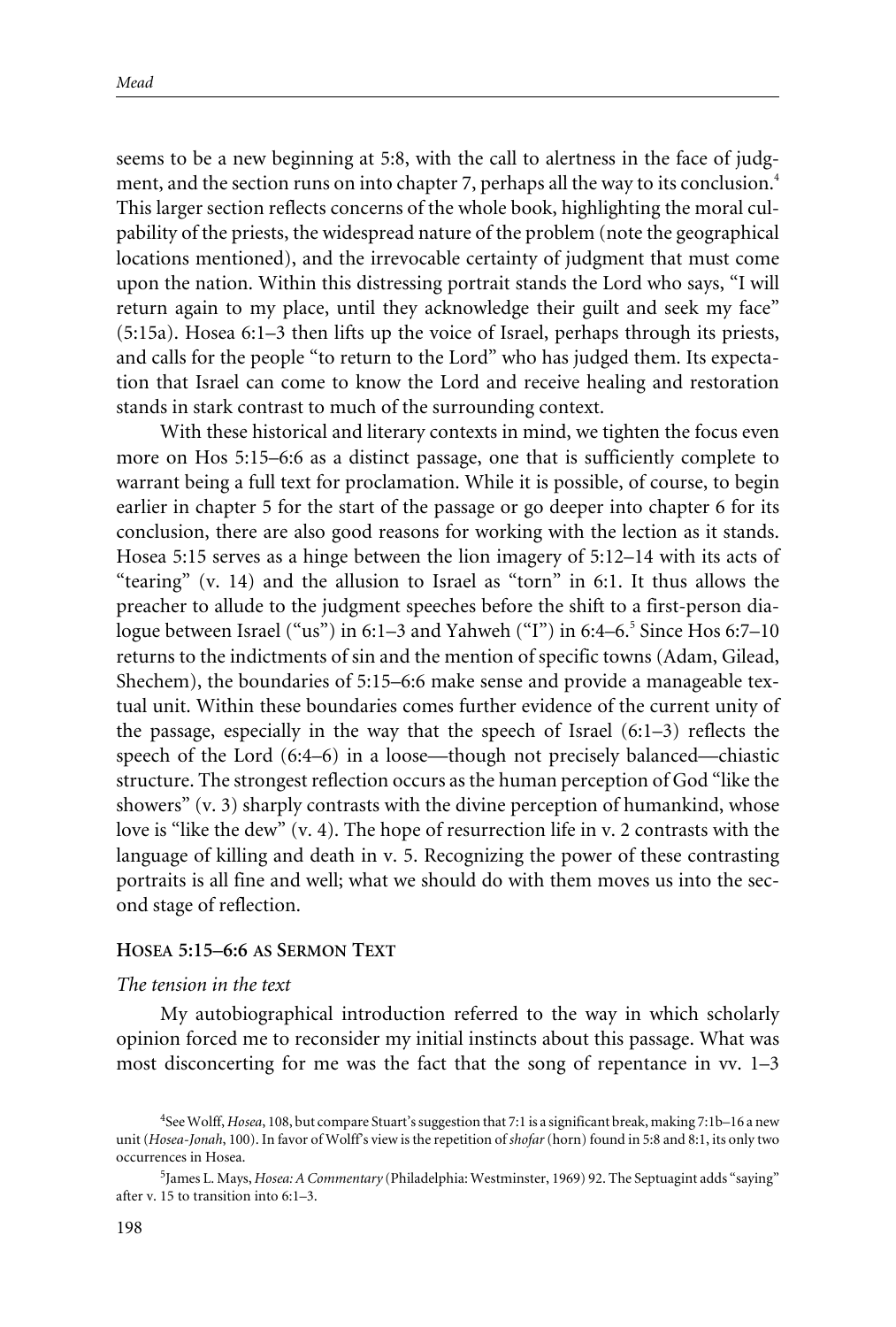seemed to be a sincere and laudable statement of true Israelite religion, one that reflected Hosea's own perspective on the situation. Such an interpretation characterized patristic scholars, and the Reformers followed suit. Luther saw Israel's belief that God will heal as the place "where the kingdom of Christ begins." Indeed, the law cannot teach someone the faith "to turn to a God who strikes."<sup>6</sup> Similarly, Calvin states that we have evidence here "that the beginning of repentance is a sense of God's mercy" and that Hosea "introduces the godly thus speaking for this reason...that they might rise up to the hope of salvation."<sup>7</sup>

*"since we have full access only to the text in its present canonical context, we have to appreciate the existing tension for what it is a true tension that does not resolve itself at this stage in the book"*

Modern critical scholarship is not as certain that "the godly" are speaking this call to repentance or that Hosea agrees with their theology. One reads that "the song cannot be an ideal model for the people's penitence spoken by Yahweh or recommended by the prophet....The song and the response it represents come short of Yahweh's expectations."<sup>8</sup> Another scholar calls it a "song of feeble repentance" because "the crucial requirement of 'admitting their guilt' has been omitted."<sup>9</sup> There remain, of course, scholarly voices that defend the song as "Hoseanic in style," that "it represents a faithful presentation of covenant teaching."<sup>10</sup> Both of these views attempt to account for the disjunction between the human speech of vv. 1–3 and the divine response of vv. 4–6, but they appeal to different aspects of the biblical language and different interpretations of the context. What, then, is the preacher to do with the commentators? Will we miss the message of the text if we adopt one interpretation over another? The homiletical implications and applications could be significantly affected by this decision. On the one hand, if the song of repentance is feeble, then the energy of the text may turn more toward an indictment of Israel's insincere worship and their search for quick-fix solutions to their problems. On the other hand, if the language represents true repentance, then the preacher may focus on the portrait of a God who "heals and revives" after discipline. How do we move beyond this impasse?

The way forward begins with the recognition that we cannot perfectly reconstruct the original setting of these prophetic oracles nor the process by which they were placed together. This lack of historical certainty about the origin and trans-

<sup>6</sup> Martin Luther, "Lectures on Hosea," in *Luther's Works*, vol. 18 (Saint Louis: Concordia, 1975) 31.

<sup>7</sup> John Calvin, "Commentaries on the Twelve Minor Prophets," in *Calvin's Commentaries*, vol. 13 (second half) (reprint; Grand Rapids: Baker, 1984) 215, 221.

<sup>8</sup> Mays, *Hosea*, 94.

<sup>9</sup> David Allan Hubbard, *Hosea: An Introduction and Commentary* (Downers Grove, IL: InterVarsity, 1989) 124, 125.

<sup>10</sup>Stuart, *Hosea-Jonah*, 107.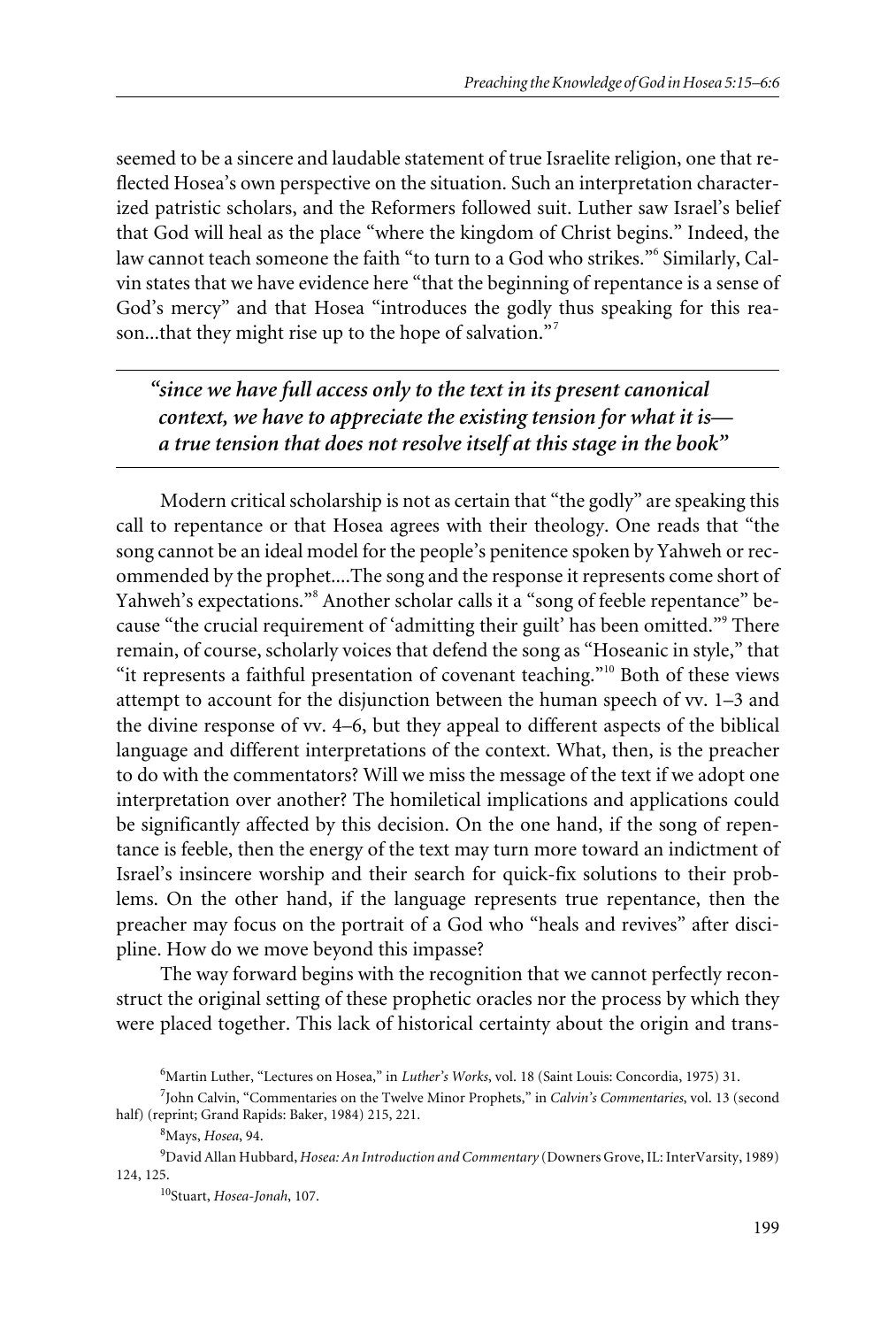mission of the text means that both views are resting partly on a conjecture about the relationship of the oracles. Since we have full access only to the text in its present canonical context, we have to appreciate the existing tension for what it is—a true tension that does not resolve itself at this stage in the book. In this regard, Gale Yee insightfully suggests that the book of Hosea is "like a musical score whose notes are read both horizontally in a linear progression and vertically to create chords." As it now stands, Hos 6:1–3 functions as a "counterpoint" with Hos 10:12 and  $11:10-11$  in order to "prepare for the conclusion of the book."<sup>11</sup> Thus, even if Yee is wrong about a "later redactor" being responsible for such counterpointing, the literary and theological effect of the passage remains the same. This first, tentative foray into a renewed and revived relationship with God stands side by side with divine consternation over human inconsistency. The preacher can therefore work creatively with the passage's internal contrast between an imperfect, human repentance and a perfect, divine righteousness.

#### *The exposition of the text*

There are many ways to expound a passage of Scripture, and preachers should experiment with a variety of techniques for sermon organization and delivery. What follows, therefore, is one way to articulate the contents of Hos 5:15–6:6. The inherent ambiguity in the text over how well Israel really understands the knowledge of God does not eliminate the value of Israel's insights. That is, the critique of insincerity in the song of repentance is not necessarily a condemnation of the theology within the song. Building on the tension created by the language and structure of the two contrasting speeches, I see at least three concepts around which God responds to the human search to know God.

*1. The expectation that divine presence is the setting for human knowledge of God*. If the painful experiences of the 730s B.C.E. have done anything, they have awakened within God's people their sense of need for God. The song of repentance is anchored by the twofold call: "Let us return" (v. 1) and "Let us know" (v. 3). Moreover, the beginning of Israel's speech of repentance clarifies their awareness that the only place for them to go is to the Lord. Verse 1 consciously repeats the Lord's own speech of v. 15, though the parallelism in English is not as striking as it is in Hebrew. To translate the phrases rather literally, the Lord says, "I will *come*, I will *return* to my place," and Israel immediately says, "Let us *come*, let us *return* to the Lord." The obvious conclusion is that Israel thinks of its place as being with the Lord, who is their "dwelling place" (Ps 90:1). Having received their just punishment for all kinds of violations of the covenant, they may indeed be trying to make amends too quickly, trying to do anything to avoid further pain and suffering.<sup>12</sup> As Mays argues, "Israel and Judah must experience their calamities as suffering for  $\sin$ ."<sup>13</sup> But the natural human tendency to avoid facing the awful truth about our-

<sup>11</sup>Gale A. Yee, "The Book of Hosea," in*The New Interpreter's Bible*, vol. 7 (Nashville: Abingdon, 1996) 249. 12The language of 6:5 echoes the covenant curses of Deut 32–33 (Stuart, *Hosea-Jonah*, 109–110). 13Mays, *Hosea*, 93.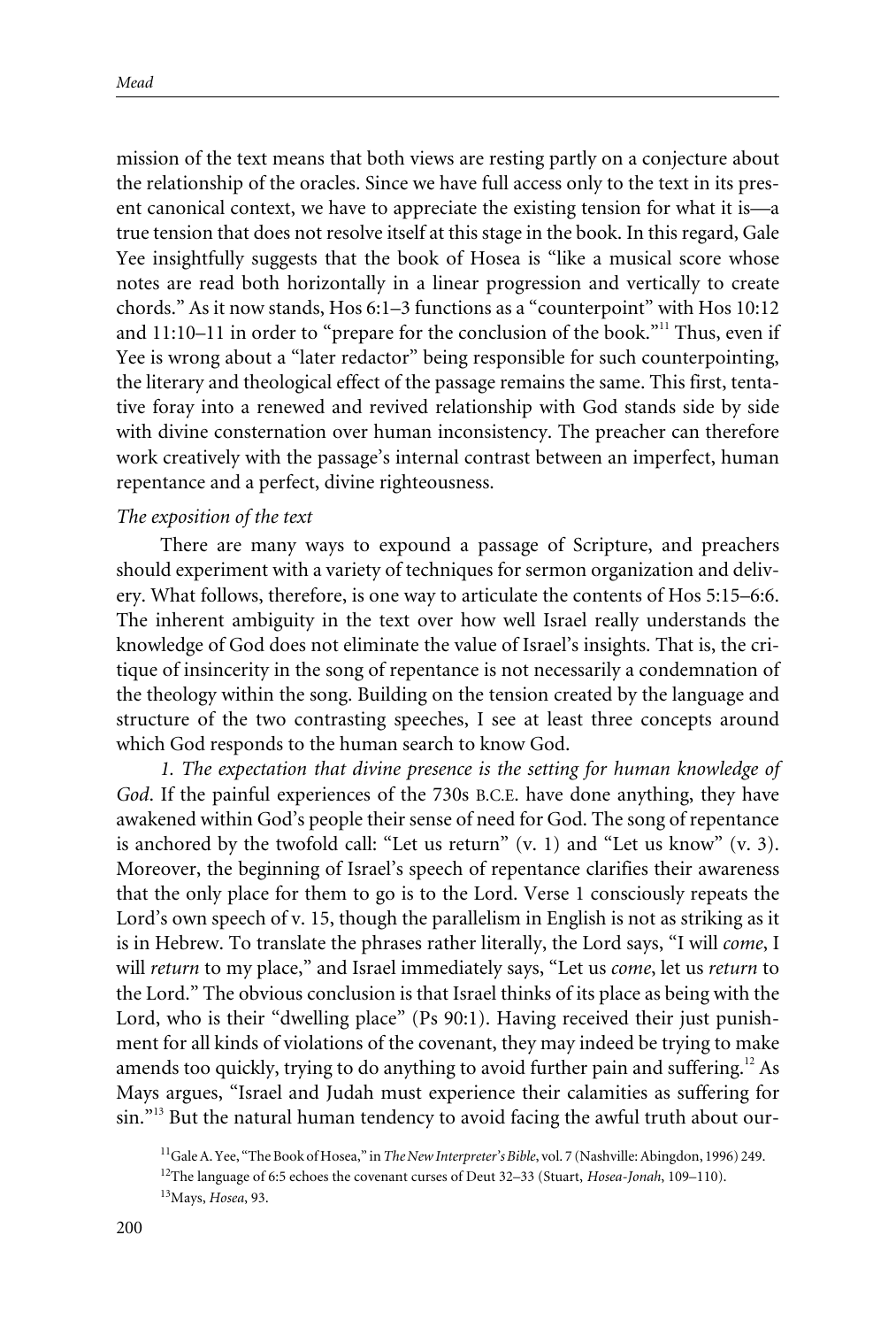selves does not mean that Israel is wrong about "their place." They implicitly understand that they cannot *know of* God if they do not *go to* God. Their leaders were responsible for the people's "lack of knowledge" (4:6) and for emphasizing the traditional, ceremonial forms of worship that took the focus away from the weightier matters of the law (6:6; see Matt 23:23).<sup>14</sup> Nevertheless, at the core of its being, Israel knew its place was with God because it was their God who thoroughly knew them in all their sinfulness and frailty (5:3).

### *"they implicitly understand that they cannot* **know of** *God if they do not* **go to** *God"*

*2. The awareness that divine justice and loyalty are a model for human relationships*. The instinct to return to the God who created, called, and formed Israel (Isa 43:1) is only the first step for those who make a fledgling attempt to repent. The people have to relearn that their relationship with God is intricately bound up with their human relationships and that God's very nature is the pattern for Israel's life. Our passage gets at this problem in a couple of ways, the first by an indirect contrast of imagery and the second through explicit declaration of God's standards. Israel knows that God is steadfastly loyal, one whose "appearing is as sure as the dawn" (v. 3), but the Lord knows that Israel's character is just the opposite. Their "love (*hesed*) is like a morning cloud, like the dew that goes away early" (v. 4b). This not-so-subtle critique is augmented by the direct language of God's command in v. 6: "I desire steadfast love (*hesed*) and not sacrifice, the knowledge of God rather than burnt offerings." But Israel has failed to be loyal and loving toward God and neighbor. "*Hesed* means the attitude and acts which loyally maintain and implement a given relationship, the covenant in Hosea's usage."<sup>15</sup> The way God had treated Israel—requiring justice and showing loyal love—was the model for how Israel was to exist as a community of the covenant. They had failed miserably thus far, but they could still hope for a new day.

*3. The hopefulness that divine consistency will transform our human inconsistency*. God's consistent character forms the basis for Israel's confidence that by returning to the Lord they will be transformed from death to life  $(v, 2)$ .<sup>16</sup> Scholars

15Mays, *Hosea*, 98. Wolff, *Hosea*, 120, states, "The concept of *hesed* indicates how completely the right relationship with God forms the basis of the Old Testament ethos."

<sup>16</sup>Scholars have explored the historical and religious roots of the language of resurrection. Yee provides a helpful summary of the proposals ("The Book of Hosea," 249–250). Israel's understanding of national resurrection is only loosely tied to ancient divine resurrection myths (Wolff, *Hosea*, 118–119).

<sup>&</sup>lt;sup>14</sup>Issues of liturgical reform may lie behind the contrast between sacrifices and steadfast love. The Israelite religious establishment surely thought that ceremonial practices were a sufficient step in the right direction. James Limburg correctly identifies here what *ultimately* can become "two fundamentally different notions of religion" (*Hosea-Micah* [Atlanta: John Knox, 1988] 29); but in the eighth-century B.C.E. context it is likely that Hosea believed that *hesed* (steadfast love) had priority over the external observances (Stuart,*Hosea-Jonah*, 110). On Jesus' use of this passage in Matt 9:9, see Mary Hinkle, "Learning What Righteousness Means: Hosea 6:6 and the Ethic of Mercy in Matthew's Gospel," *Word & World* 18/4 (1998) 355–363.